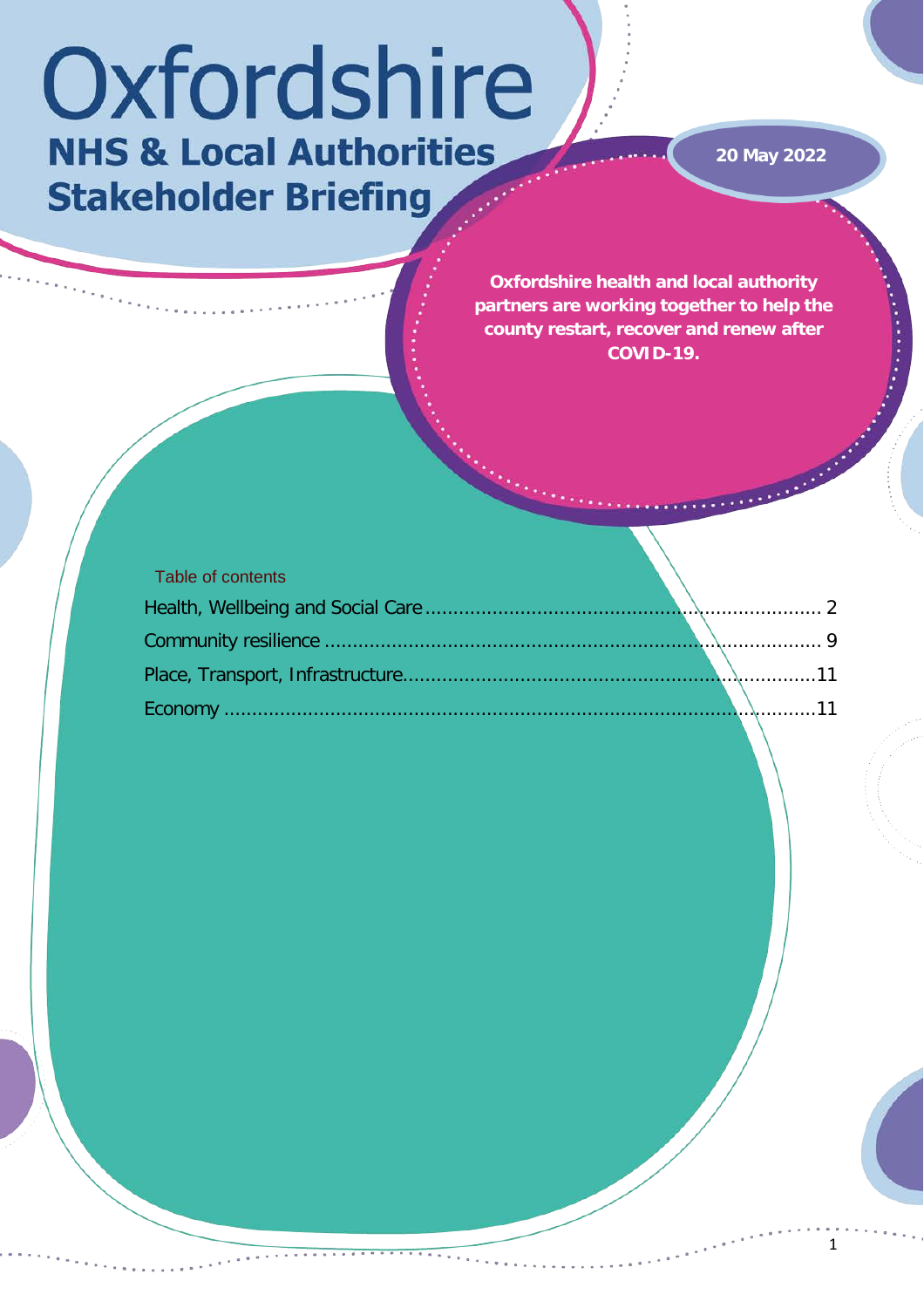# <span id="page-1-0"></span>**Oxordshire primary care – road to recovery**

The last two years have been unprecedented in the delivery of all public services. The Oxfordshire system response to the pandemic and the roll-out of the vaccination programme has been a noted success and has left a legacy of partnership working across local authorities, health and care providers and commissioners

and voluntary sector partners which we continue to build on.

Oxfordshire's primary care services have played a pivotal part in this work, while at the same time delivering 'business as usual' services to their patients. The graphic below is a snapshot of their work during the past year.



Buckinghamshire, Oxfordshire and Berkshire West Integrated Care System

More than 1.5 million COVID-19 vaccinations have been delivered across Oxfordshire since the programe began in December 2020 and 56 per cent of jabs have been given via Primary Care Network (PCN) GP-led sites.

Although the number of COVID cases in Oxfordshire is now dropping significantly, the messages continue to be:

- Getting vaccinated and boosted remains the best thing you can do to protect yourself and your families against getting seriously ill from COVID-19.
- If you're unvaccinated it is never too late to come forward for a vaccine – all vaccination

sites will welcome anyone aged 12 years and over for first, second and booster jabs

To find walk-in clinics please search on the Oxfordshire Clinical Commissioning Group (OCCG) [website](https://www.oxfordshireccg.nhs.uk/your-health/walk-in-vaccine-clinics.htm) and on the NHS [search service](https://www.nhs.uk/service-search/find-a-walk-in-coronavirus-covid-19-vaccination-site) .

## **Thanks a Million to Oxford Health COVID vaccination team**

A group of hard-working Oxford Health colleagues are celebrating reaching the million-jab milestone in little over a year.

The first vaccines started being administered to the public at the Oxfordshire mass vaccination centre at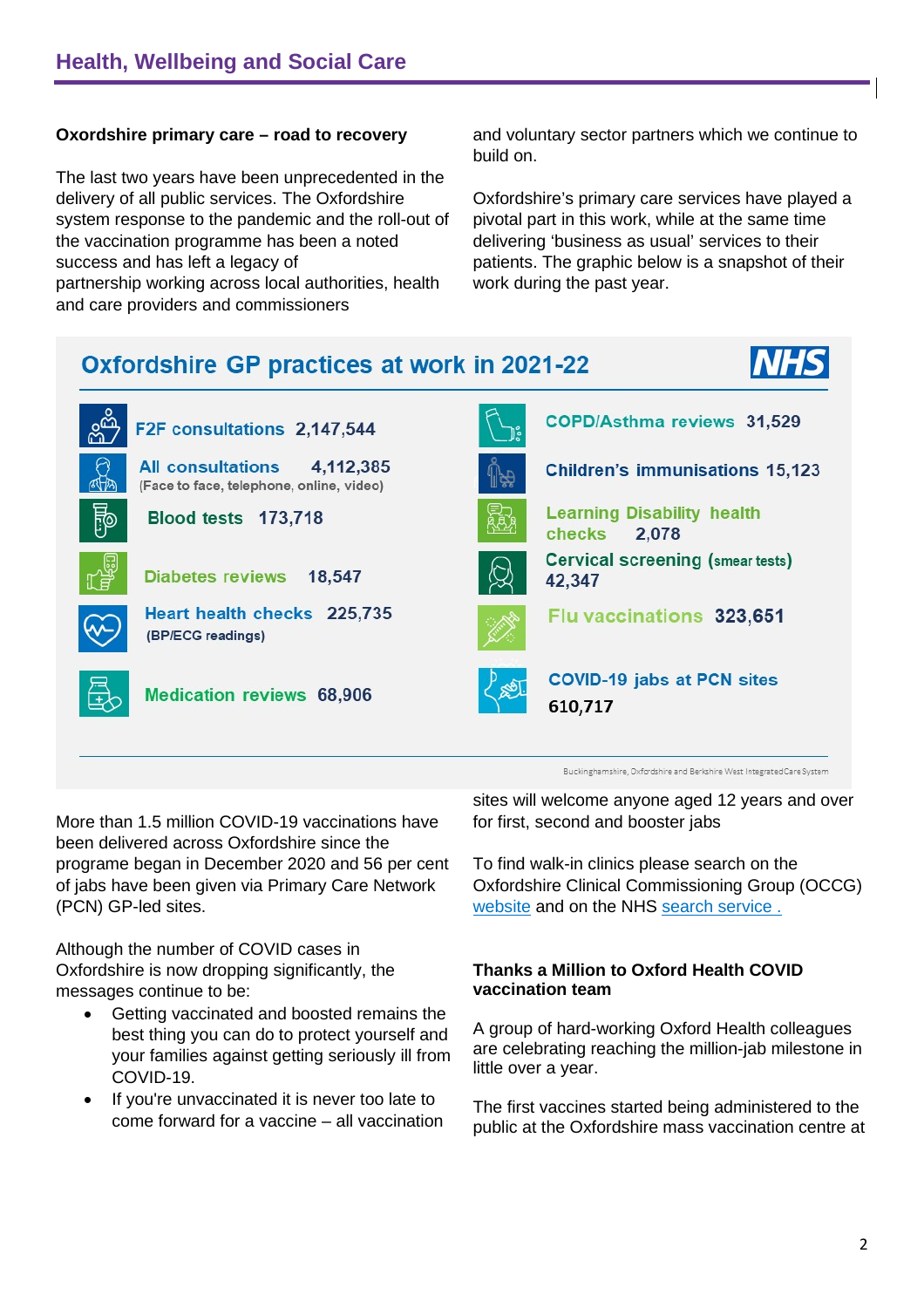the Kassam Stadium in Oxford on 1 February 2021.

From there, the team set up new centres in Aylesbury and Reading, launched pop-up centres in Witney and Banbury and went out to visit communities in the Health on the Move bus.

#### **Ladygrove Health Centre gets cash boost to expand**

Oak Tree Health Centre in Didcot has received almost £40,000 to help expand its premises so it can accommodate new patients.

South Oxfordshire District Council has allocated funds it has raised from local developers as part of their permission to build new homes in the Ladygrove area of Didcot served by the practice.

The funds will help pay for the GP practice to build an extra consultation room, with four workstations for clinics, dressings and mass vaccination programmes. The room will also have mobile screens to maximise the usable space and help protect patients' privacy. Work is expected to begin this month.



#### **Grants for care workers in Oxfordshire**

Oxfordshire County Council and The Care Workers' Charity have partnered to provide grants to care workers in need, who are living or working in the Oxfordshire area.

Care workers in the area who have encountered a sudden loss of income can **[apply for a grant](https://www.thecareworkerscharity.org.uk/crisis-grant/)** from the charity to stabilise their finances and health so

they can continue focusing on providing high-quality care.

Grant applications are assessed on a case-by-case basis and up to £500 can be awarded. Oxfordshire vaccination sites

#### **Urgent care update**

Oxfirdshire's Urgent Care team has been developing work across the health and care system to help alleviate pressures and improve the situation for both patients and staff.

The 'Integrated Care Improvement Programme' focuses on the priorities of enabling people to stay safely at home, and reducing the number of people in hospital beds who are waiting to go home.

This innovative programme involves identifying those people considered to be high-risk in terms of their health and care needs, and working with the community teams, GPs, and hospital healthcare professionals to assess and develop a personalised care plan without needing to go to hospital.

For people with more complex needs, they will be identified during their discharge from hospital where there will be plans in place with the community team to ensure they have the appropriate care arranged before they leave hospital.

To achieve this, a virtual ward is being used to avoid unnecessary hospital admissions. This means that assessments that normally take place in A&E can be delivered to the same standard in someone's own home by making sure the initial access is correct.

The Urgent Care team will be developing 999 clinical coordination centres as well as an NHS 111 single virtual contact centre and an enhanced directory of services. There will also be a virtual ward 'whiteboard' which will be kept up to date for those who need care.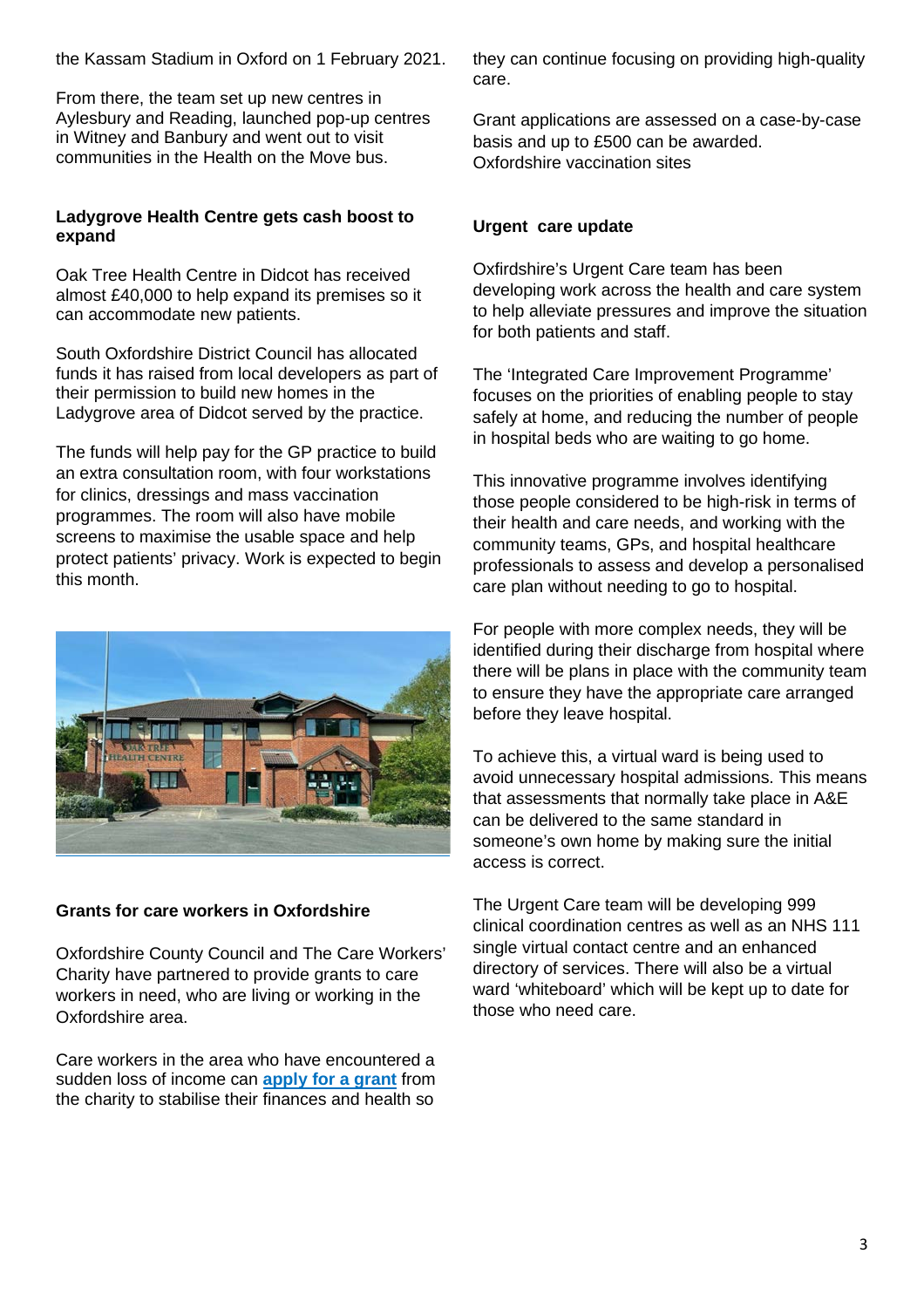# **New technology could support Oxfordshire residents with additional needs**

New technology is being trialled by Oxfordshire County Council to help people with additional health needs and in need of support with tasks such as remembering to take medication at the right time.

The assistive technology team at the county council is looking at how it can be used by people with differing or evolving needs, including learning disabilities, sensory impairments, dementia, Parkinson's and MS.

Technology currently undergoing trials includes:

- Buddi Connect a wrist sensor linked to a smartphone which can alert others if the wearer has fallen and pressed a button to request help.
- TabTime timer a watch which discreetly reminds the wearer to take medications through a vibrating alarm.
- Automatic curtain opener this can be operated using a remote control, smart phone, timer or voice activation, and can by fitted to most types of curtains.

# **Boost for Long COVID research**

Oxford University Hospitals (OUH) and the medical imaging technology company, Polarean Imaging, have entered into a research collaboration, under the terms of which Polarean will provide its investigational xenon polariser system to OUH for research.



This state-of-the-art equipment will be used in the **[EXPLAIN study](https://www.ouh.nhs.uk/news/article.aspx?id=1763&returnurl=/default.aspx&pi=0)**, which is using hyperpolarised xenon gas MRI scans to detect possible lung damage in Long COVID patients who are experiencing persistent breathlessness months after infection. This damage cannot be observed in traditional lung imaging, such as CT scans.

Professor Fergus Gleeson, the OUH Consultant Radiologist who is leading the study, said the study will be able to image more patients more efficiently to see if it can uncover the underlying causes driving long COVID.

## **Oxford's health research recognised in national assessment**

Oxford's reputation for medical, health and life sciences research has been highlighted in the Research Excellence Framework (REF) 2021, a UK-wide assessment of university research which was published on 12 May.

The REF 2021 exercise results demonstrate that the University of Oxford and Oxford Brookes University continue to deliver research which makes a real difference to people's lives.

Together with OUH and Oxford Health NHS Foundation Trust, both universities are integral to the delivery of Oxford Academic Health Partners' (OAHP) vision of a city, and a region, that can rapidly address local and global health and care challenges.

More information about the REF 2021 results in Oxford is available from the **[University of Oxford's](https://www.medsci.ox.ac.uk/news/medical-sciences-division-receives-ref-2021-results)  [Medical Sciences Division](https://www.medsci.ox.ac.uk/news/medical-sciences-division-receives-ref-2021-results)** and **[Oxford Brookes](https://www.brookes.ac.uk/about-brookes/news/ref-2021/)  [University](https://www.brookes.ac.uk/about-brookes/news/ref-2021/)** websites.

# **Spine Awake Surgery is UK first**

**OUH [is the first NHS trust in the UK to use Spine](https://www.ouh.nhs.uk/news/article.aspx?id=1747&returnurl=/news/archive.aspx&pi=0)  [Awake Surgery, an innovative way of operating](https://www.ouh.nhs.uk/news/article.aspx?id=1747&returnurl=/news/archive.aspx&pi=0)  [on patients who require lumbar spine surgery.](https://www.ouh.nhs.uk/news/article.aspx?id=1747&returnurl=/news/archive.aspx&pi=0)**

This new technique uses a combination of spinal anaesthetic and local analgesia to numb the patient from the belly button down so they can stay awake during the operation and go home the same day.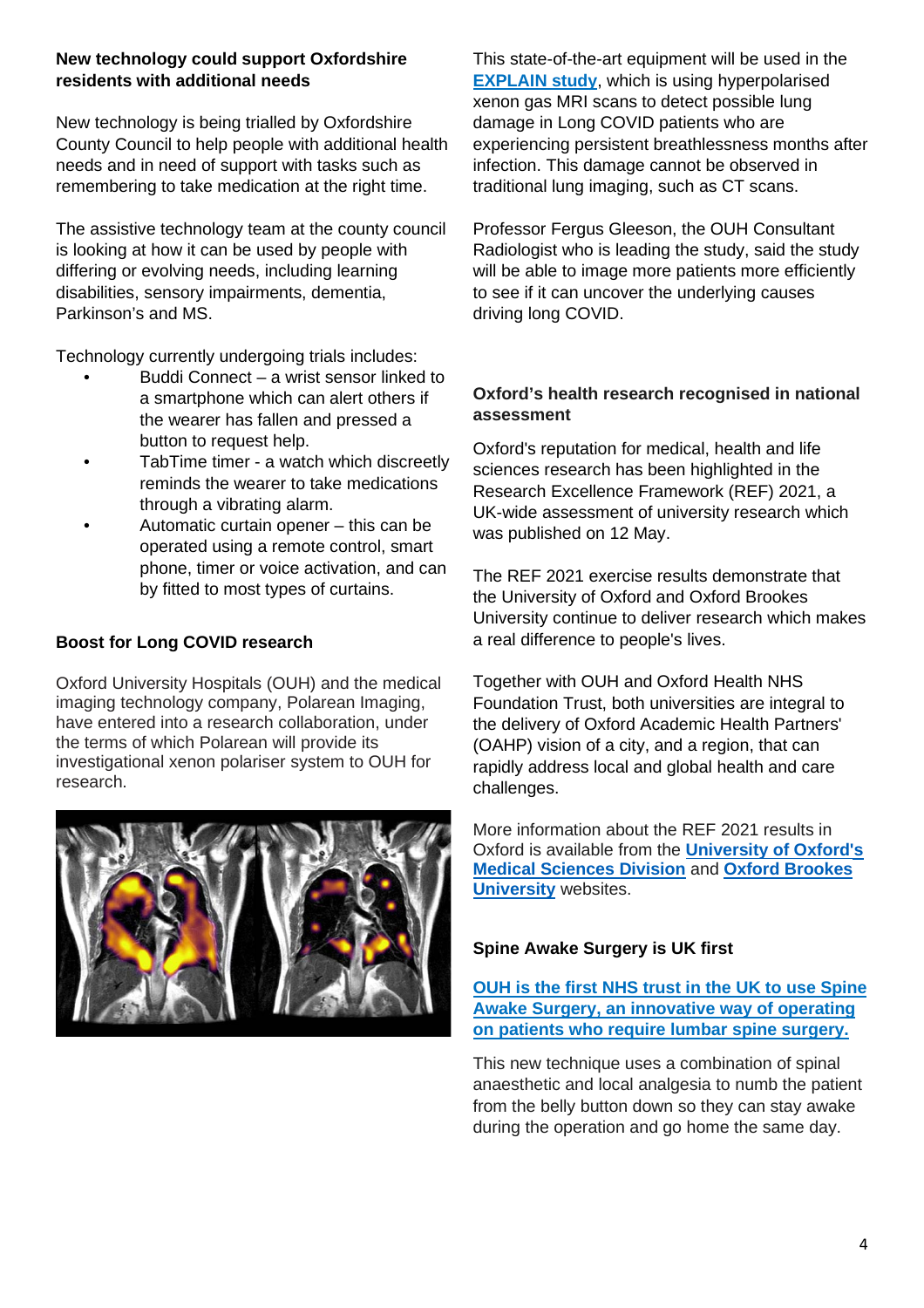Developed by Dr Helen Hann, Consultant Anaesthetist, and Mr Murtuza Sikander, Consultant Neurosurgeon and Spinal Surgeon, Spine Awake Surgery has many potential benefits including quicker recovery for patients.

Professor Meghana Pandit, Chief Medical Officer at OUH, said Spine Awake Surgery reflects the high level of innovation ongoing within the Trust. It will help reduce waiting times, ensuring patients receive the best care possible. Members of the surgical team are pictured below.



**OUH Stroke Unit scores high marks in national audit**

**[The Hyper Acute Stroke Unit team \(pictured](https://www.ouh.nhs.uk/news/article.aspx?id=1759&returnurl=/news/default.aspx&pi=0)  [below\) at OUH have performed well in the](https://www.ouh.nhs.uk/news/article.aspx?id=1759&returnurl=/news/default.aspx&pi=0)  [Sentinel Stroke National Audit Programme.](https://www.ouh.nhs.uk/news/article.aspx?id=1759&returnurl=/news/default.aspx&pi=0)**



This programme measures the processes of care provided to stroke patients, as well as the structure of stroke services, against evidence-based standards.

The latest results show that the OUH Hyper Acute Stroke Unit admitted 78% of patients within four hours of arrival, compared to the national average of 47%, and scanned 84% of patients within an hour of admission, compared to the national average of 54%. Congratulations to all staff involved.

# **OUH accredited as an NHS Global Digital Exemplar**

OUH has been celebrated as a leading digital NHS trust after receiving accreditation from NHS England and Improvement as part of its **[Global Digital](https://www.england.nhs.uk/digitaltechnology/connecteddigitalsystems/exemplars/)  [Exemplar \(GDE\) programme](https://www.england.nhs.uk/digitaltechnology/connecteddigitalsystems/exemplars/)**.

The accreditation means that OUH is now an internationally recognised NHS provider which delivers improvements in the quality of care by providing staff, patients, and partners world-class digital tools and information.

The Trust started its journey to GDE certification in 2017, and since then has introduced a host of clinical-led digital improvements through more than 30 projects and thousands of individual service-led optimisations that enhance patient care and support staff.

The adoption and development of an Electronic Patient Record has been key to this milestone by providing more accessible information to staff and enabling them to deliver safer and quicker care.

# **[Find out more on the OUH website](https://www.ouh.nhs.uk/news/article.aspx?id=1738)**.

#### **COVID-19 safety measures and visiting rules at OUH**

Following careful consideration, OUH has relaxed some of its COVID safety measures and visiting restrictions in its hospitals.

Safe distancing is now **at least 1m**, increasing wherever feasible to 1m, in clinical and public areas in the hospital – however, it remains at 2m where patients with COVID or respiratory infections are being cared for.

*Rules around face masks in our hospitals remain unchanged* **–** staff and visitors must continue to wear them.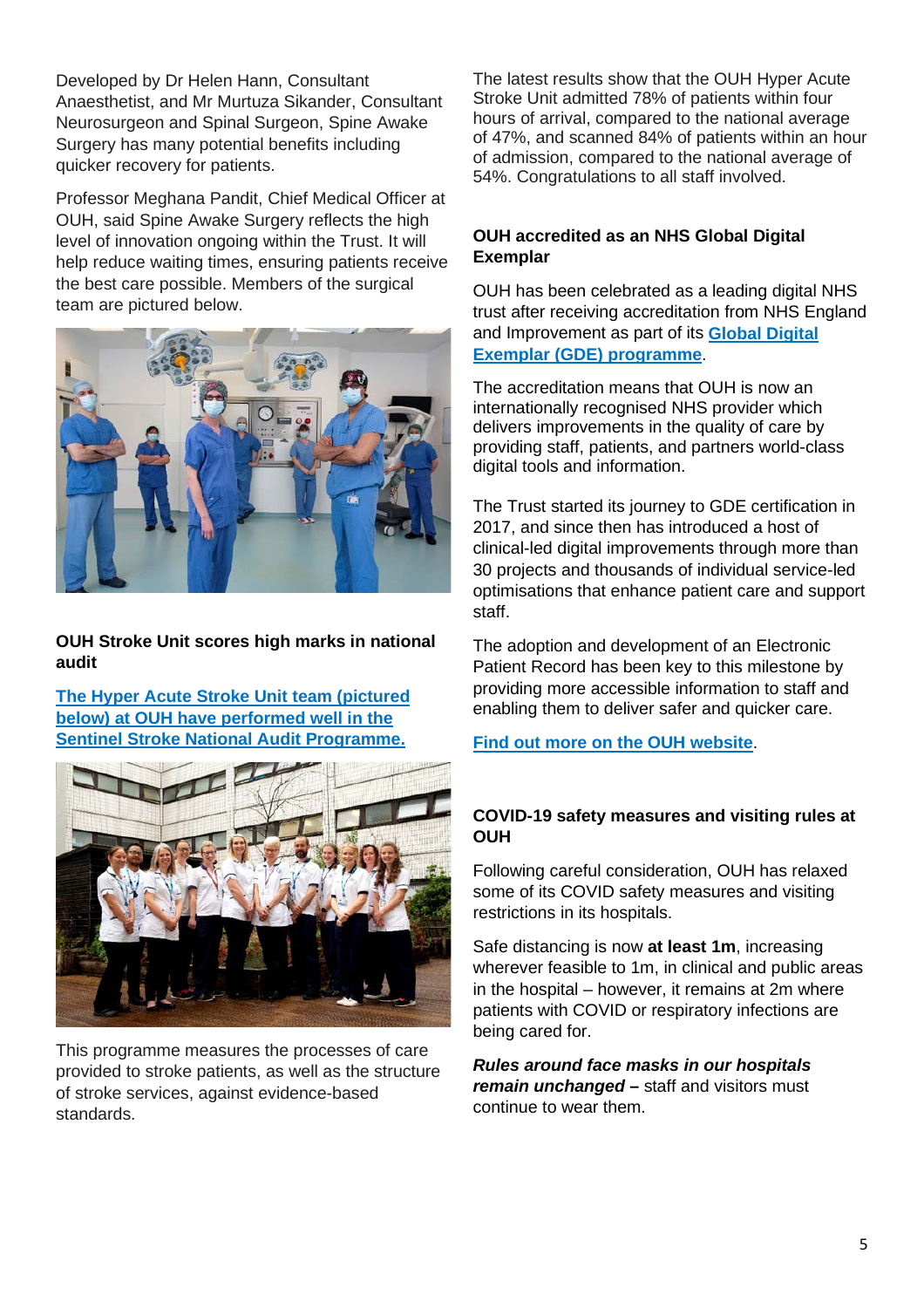Patients in Emergency Departments and Emergency Assessment areas can now bring **one person** with them.

**[Full details are available on the OUH website.](https://www.ouh.nhs.uk/covid-19/faqs.aspx)**

## **No Excuses campaign gathers pace as body cameras launched at the Horton General**

**[Body cameras are now being worn by](https://www.ouh.nhs.uk/news/article.aspx?id=1768&returnurl=/default.aspx&pi=0)  [Emergency Department \(A&E\) staff at the](https://www.ouh.nhs.uk/news/article.aspx?id=1768&returnurl=/default.aspx&pi=0)  [Horton General Hospital in Banbury following a](https://www.ouh.nhs.uk/news/article.aspx?id=1768&returnurl=/default.aspx&pi=0)  [successful trial at the John Radcliffe Hospital in](https://www.ouh.nhs.uk/news/article.aspx?id=1768&returnurl=/default.aspx&pi=0)  [Oxford.](https://www.ouh.nhs.uk/news/article.aspx?id=1768&returnurl=/default.aspx&pi=0)**

Originally worn just by security staff, designated frontline clinical staff will also wear body cameras to keep themselves and patients safe. The cameras, introduced at the Horton from 16 May, are smaller than a smartphone and are worn to help deter hospital visitors from being aggressive, creating a safer environment for everyone, and helping to identify and prosecute offenders.



The cameras are only switched on when an individual is being violent or abusive, and only after they have been told that they are to be recorded.

Use of body cameras by frontline clinical staff is part of OUH's **['No Excuses' campaign](https://www.ouh.nhs.uk/news/article.aspx?id=1703)**, which launched earlier this year following a sharp rise in reported incidents around violence and aggression towards staff.

# **Call Me campaign launched at OUH**

A new initiative to improve the hospital experience for patients who do not necessarily go by their birth name was launched at OUH on International Nurses Day on 12 May.

'Call Me', originally conceived by Worcestershire Acute Hospitals NHS Trust, is a simple initiative where patients are given the opportunity to go by their preferred name.

This can include elderly people, who may wish to be addressed more formally as Mr or Mrs for example, people who use a middle name instead of their given birth name, people who use an abbreviated version of their name, or people who use a separate name which is not necessarily a part of their formal identification data.

More information, including a powerful video demonstrating the impact of 'Call Me', **[is available](https://www.ouh.nhs.uk/news/article.aspx?id=1766&returnurl=/default.aspx&pi=0)  [on the OUH website](https://www.ouh.nhs.uk/news/article.aspx?id=1766&returnurl=/default.aspx&pi=0)**.

#### **New partnership between OUH and Helen & Douglas House for young people with chronic conditions and Long COVID**

A partnership between **[Helen & Douglas](https://www.helenanddouglas.org.uk/)  [House](https://www.helenanddouglas.org.uk/)** and OUH is set to help young people living with chronic conditions and Long COVID.



Helen & Douglas House Chief Executive Officer, Clare Periton with OUH staff Claire Anne Marie Van Es, Libby Lamb, and Kaylee Moran

The Children's Rehabilitation Service is run by OUH and will offer an outpatient service, as well as accommodation for up to three inpatients, in a new, purpose-built location.

The service was previously based in the Nuffield Orthopaedic Centre but has now moved to the ground floor of Douglas House, which was formerly the young adults' hospice, in Magdalen Road.

#### **[More information is available on the OUH](https://www.ouh.nhs.uk/news/article.aspx?id=1764&returnurl=/news/default.aspx&pi=0)  [website](https://www.ouh.nhs.uk/news/article.aspx?id=1764&returnurl=/news/default.aspx&pi=0)**.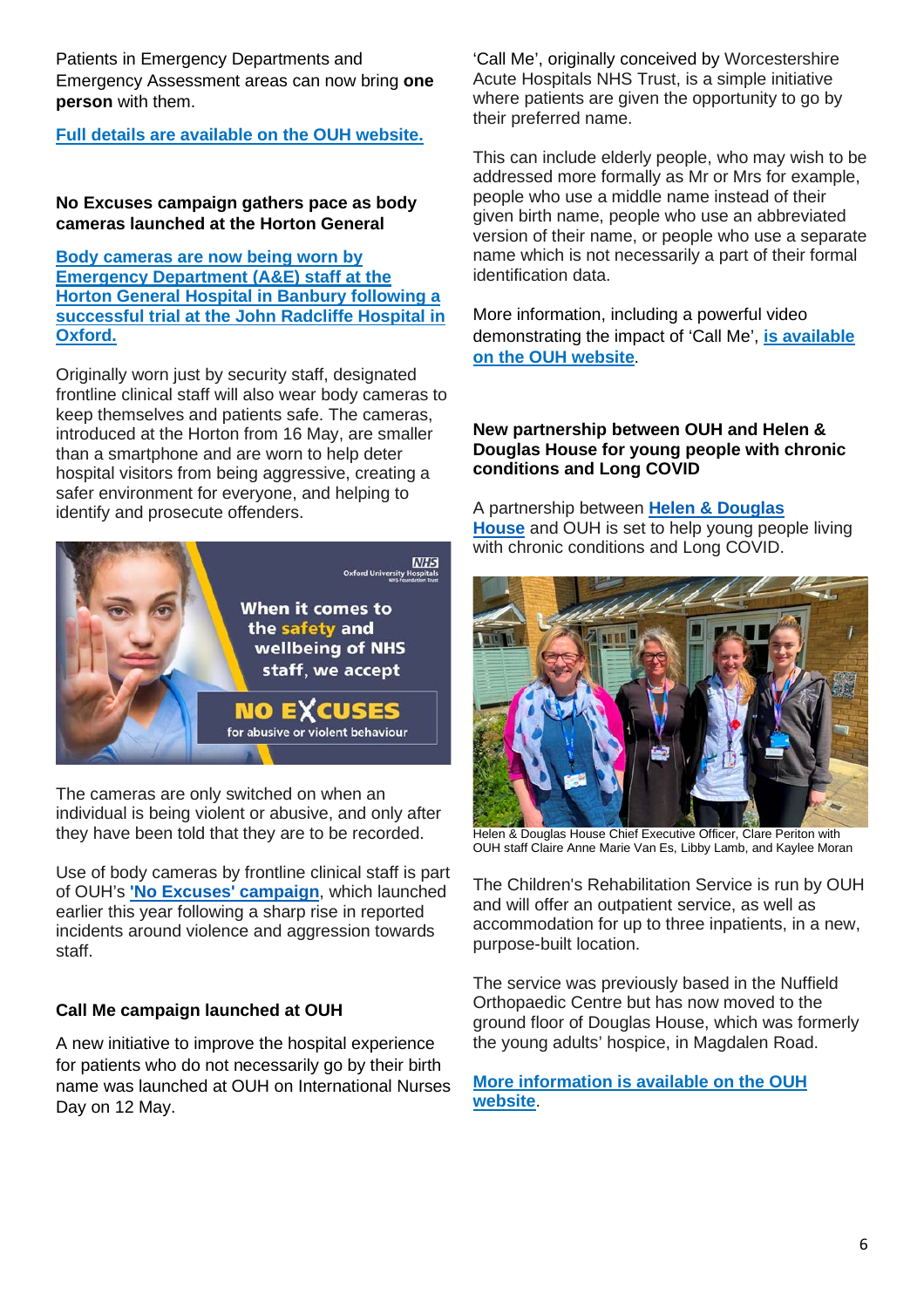# **OUH Staff Recognition Awards finalists revealed**

Almost 1,400 nominations were received for the OUH Staff Recognition Awards in December 2021.

**[The finalists in each category have now been](https://www.ouh.nhs.uk/news/article.aspx?id=1761&returnurl=/news/default.aspx&pi=0)  [revealed in advance of the Staff Recognition](https://www.ouh.nhs.uk/news/article.aspx?id=1761&returnurl=/news/default.aspx&pi=0)  [Awards ceremony, which will be held at Oxford](https://www.ouh.nhs.uk/news/article.aspx?id=1761&returnurl=/news/default.aspx&pi=0)  [Town Hall on Thursday 9](https://www.ouh.nhs.uk/news/article.aspx?id=1761&returnurl=/news/default.aspx&pi=0) June.**

Oxford Hospitals Charity generously supports the Staff Recognition Awards - both the Trust-wide awards ceremony and divisional events - and OUH is grateful for the support which makes important celebrations of staff achievements possible.



Douglas Graham, CEO of Oxford Hospitals Charity, said it was a privilege to support the Staff Recognition Awards to celebrate and thank teams and individuals.

#### **Celebrating nurses, midwives and operating department practitioners**

Midwives working across Oxfordshire were honoured on 5 May to mark International Day of the Midwife. Oxford Hospitals Charity distributed fruit boxes and cakes to all midwives in appreciation of their commitment and hard work to support the women and families in their care.

International Nurses Day on 12 May was also celebrated at OUH with a special conference which nurses and midwives were invited to attend face-toface or online.

Oxford Health also celebrated the contribution made by its fantastic nurses across local and social media on International Nurses' Day.] Read more **[here](https://www.oxfordhealth.nhs.uk/news/our-chief-nurse-marie-crofts-pays-tribute-to-our-amazing-nursing-staff-for-international-nurses-day/)**



Operating Department Practitioners' Day on 14 May was an opportunity to for OUH to celebrate and recognise this important staff group whose role is not as widely known by the general public but who play a key part in the effective running of operating theatres.

#### **Oxford Health Chair says 'Let's think about preventing poor mental health'**

David Walker, chair of Oxford Health, used Mental Health Awareness Week as an opportunity to call for more to be done to prevent poor mental health.

Mental Health Awareness Week is hosted each year by the Mental Health Foundation and is now in its 22nd year. This year, the theme for the week was loneliness.

Watch David Walker's video blog and hear what he has to say about mental health and loneliness **[here](https://www.oxfordhealth.nhs.uk/news/trust-chair-david-walker-lets-think-about-preventing-poor-mental-health/)**.

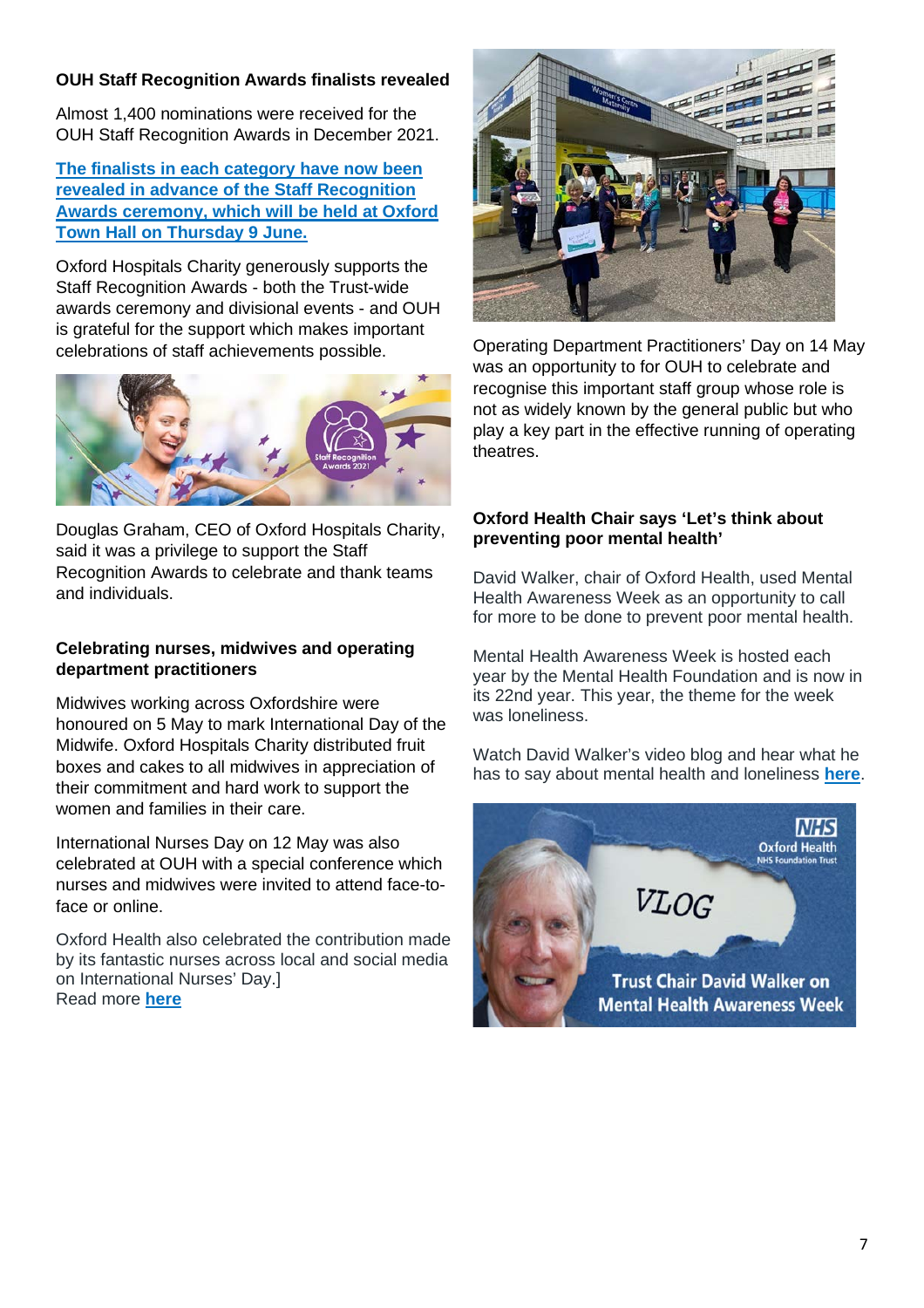#### **Live better, live longer – learning disability health event**

A special event has been organised to help promote the positive steps people with a learning disability can take to live well and be healthier.



Organised by Oxford Health and Oxfordshire Clinical Commissioning Group, *'Live better, live longer'* is a free drop-in event for people with a learning disability and their carers on Tuesday, June 28 between 10am and 4pm at the Unipart Conference Suite, Garsington Road, Oxford OX4 2PG

#### **Helping carers to connect**

Caring is one of the most important things one can do, but it can also be challenging and lonely. Oxford Health runs popular workshops for carers of people who are currently receiving support from the Trust's mental health teams.

The next online workshop, *Understanding and supporting someone with bipola***r,** is on Thursday 26 May 26 from 10am to 12.30pm.

To find out more, and how to book, visit **this page**

#### **New Chief Finance Officer announced**

Senior civil servant Heather Smith will be joining Oxford Health this summer from the Department for the Environment, Food and Rural Affairs where she has been Chief Financial Officer for the past four years.

Heather is expected to take up her new role as Chief Finance Officer in July as [curren](https://www.oxfordhealth.nhs.uk/news/new-chief-finance-officer-announced/)t Director of Finance Mike McEnaney retires after 11 years' service at the Trust. Read more **here**

#### **Colleagues spring a DAISY surprise on nurse Kate**

Colleagues surprised Oxford Health nurse Kate Warrington to present her with a DAISY award - an international recognition programme that honours and celebrates the skilful and compassionate care provided by nurses and midwives each day.



Kate is a charge nurse at Cotswold House and is also training as CBT therapist in eating disorders. She has worked in mental health since 2008 and been qualified nurse since 2013 working at Cotswold House for six years. To find out more and to nominate an Oxford Health nurse yourself, visit **[this page](https://www.oxfordhealth.nhs.uk/news/the-daisy-award-for-extraordinary-nurses/)**.

Oxford Health employs more than 1,700 nurses who are eligible to be nominated.

#### **Oxford Health colleagues are exceptional in the face of pressure**

Oxford Health's Deputy Head of Spiritual and Pastoral Care, Rev Sally Horner, and Leys District Nurse Team were recently crowned winners of the Trust's Exceptional People Awards.

Sally had been nominated by Modern Matron Carol Gee, who praised how she has created a place of safety where patients, their families and staff can speak openly and without fear, and receive authentic, compassionate care.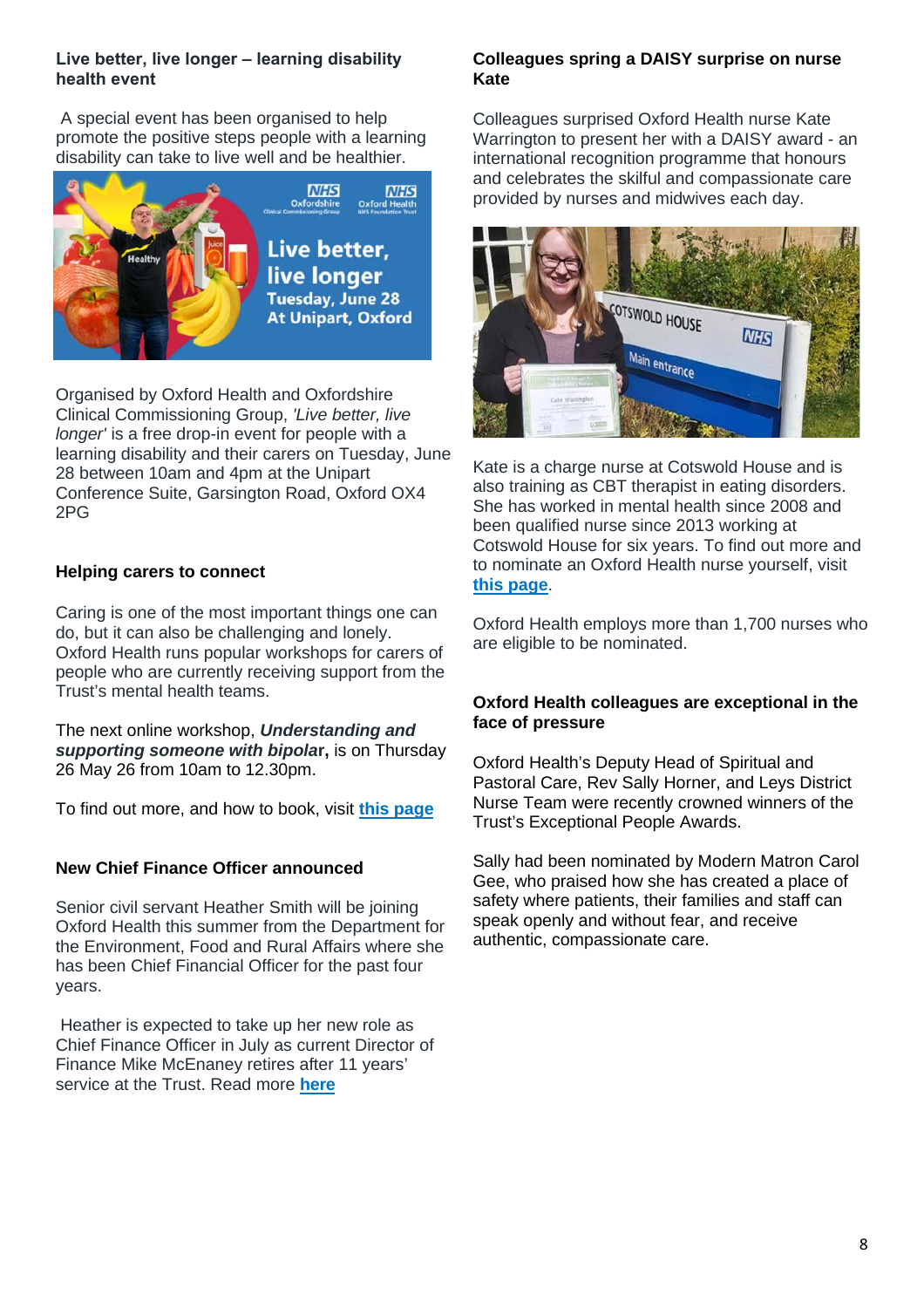

The Leys team had received two nominations: Service Director Emma Leaver and Service Manager Shafik Nassar both commented on the immense pressures the team is under and then relayed messages of fabulous feedback from a care company and from a student nurse who specifically wanted the team to be recognised. Read more **[here](https://www.oxfordhealth.nhs.uk/news/exceptional-in-the-face-of-pressure/)**.

#### **Oxford Health supports Heart Failure Awareness Week**



Oxford Health supported this year's British Society for Heart Failure campaign with a series of posts on social media. The **[Freedom from Failure – The F](https://www.bsh.org.uk/the-f-word/)  [Word](https://www.bsh.org.uk/the-f-word/)** campaign has been developed to inform and educate while inspiring a sense of hope and encouraging people to learn more about this condition, recognise symptoms and to seek timely medical help. Read more **[here](https://www.oxfordhealth.nhs.uk/news/oxford-health-supporting-heart-failure-awareness-week/)**

# <span id="page-8-0"></span>**Community resilience**

#### **Homes for Ukraine**



Partners across the Oxfordshire system are working together to support Ukrainian families and individuals arriving under the government's Homes for Ukraine scheme.

Support includes initial checks and visits to sponsor homes, benefits advice and payment, finding school and early years placements, and registering with local GPs.

Accommodation and safeguarding visits are working well. £200 payments are being made to guests to help them with immediate costs while they settle in. This payment is usually made as a pre-loaded card, which can be used online, in shops or at a cashpoint, just like a normal debit card.

Proof of residency letters are also beginning to be issued to guests, which enables them to open bank accounts and relieves pressure from GPs being the only route for providing this confirmation.

Applications for school places are being progressed, with additional resource helping to process these quickly. The process is in line with government guidance and is the same for all children requiring a school place. A reminder has been sent to schools who manage their own admissions to inform the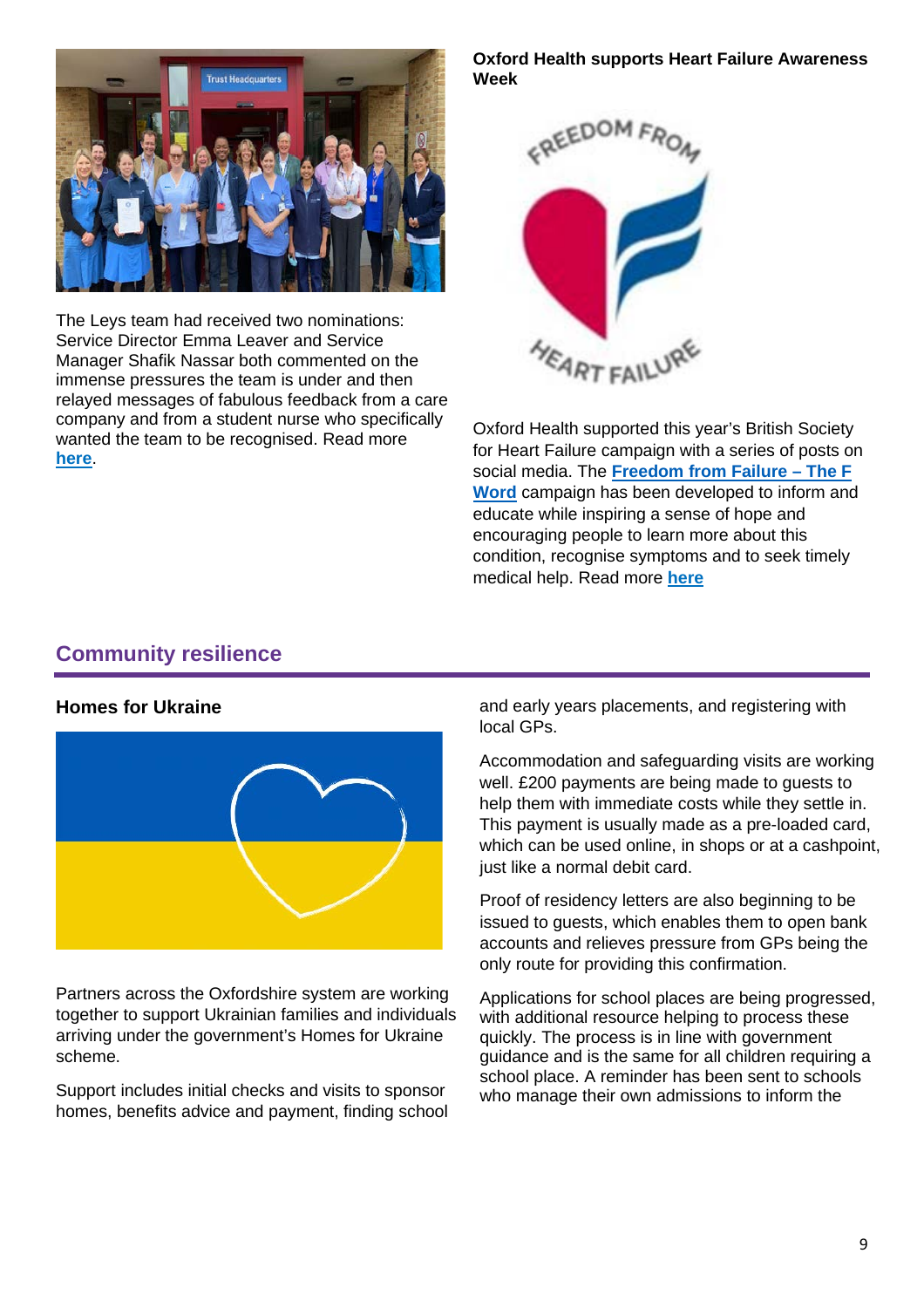county council if they have accepted, or plan to accept, any Ukrainian children onto their school roll.

We are also working to identify activities, and accompanying funding support, for those waiting for a school place. Children who are eligible to receive free school meals will be able to access any activities funded through the government's Holiday Activity Fund. This will include children in hosted families.

There is a dedicated website with further information about [the support available:](http://www.oxfordshire.gov.uk/ukraine) 

**www.oxfordshire.gov.uk/ukraine**. There is also an Oxfordshire Ukraine helpline: 01865 966444 / 01865 966 444 (opening hours: 8.45am - 5pm, Monday to Friday, except bank holidays).

# **Heroic firefighters honoured for their service to Oxfordshire communities**

Twenty-two firefighters who have served Oxfordshire residents for a combined total of more than 500 years have been awarded medals on behalf of The Queen in a special ceremony at Blenheim Palace.

A highlight of the prestigious event involved Oxfordshire's Lord Lieutenant, Mrs Marjorie Glasgow BEM, presenting 'Her Majesty, The Queen's Long Service and Good Conduct' medals to 11 firefighters, [each of who](https://news.oxfordshire.gov.uk/heroic-firefighters-are-honoured/)m have provided 20 years' service.

**Read more** about the winners on the county council's website.

# **Nightsafe Network launched to improve safety of women at night in Oxford**

A new network of organisations has been established to help prevent violence against women and girls in Oxford at night.

<span id="page-9-0"></span>The network brings together Oxford City Council, the universities, the police and a partnership of businesses involved in the night-time economy, including taxi drivers, fast food outlets and licensed premises. Members of the network will be trained in spotting and assisting people in need, communicate with each other through a radio system, have direct contact with the police CCTV control room and receive briefings from the police on what to expect during the weekend.

The Nightsafe Oxford Network has developed a **[website](https://www.oxfordcitycrimepartnership.co.uk/nightsafe-oxford/)** for advice and information on how they work together to improve safety in the evening economy. This includes campaign materials, assessment of smart phone apps to help people stay connected and alert contacts, and an overview of the interventions in place to keep people safe.



## **Competition to design flag for Stage 6 of the Women's Tour**

Children aged 5-11 years are being invited to design the starting flag for stage 6 of the Women's Tour. The winner and their family will be given VIP access to the start of the cycling race, a signed tour shirt and will also have the honour of waving the flag to start the stage at Chipping Norton on Saturday 11 June.

Entries can be submitted up until the closing date of midday on 27 May, after which a winning design will be picked and produced. **[Details about how to](https://news.westoxon.gov.uk/news/children-given-chance-to-win-vip-access-to-the-start-of-stage-6-of-the-womens-tour)  [enter the competition](https://news.westoxon.gov.uk/news/children-given-chance-to-win-vip-access-to-the-start-of-stage-6-of-the-womens-tour)** are available on West Oxfordshire District Council's website.

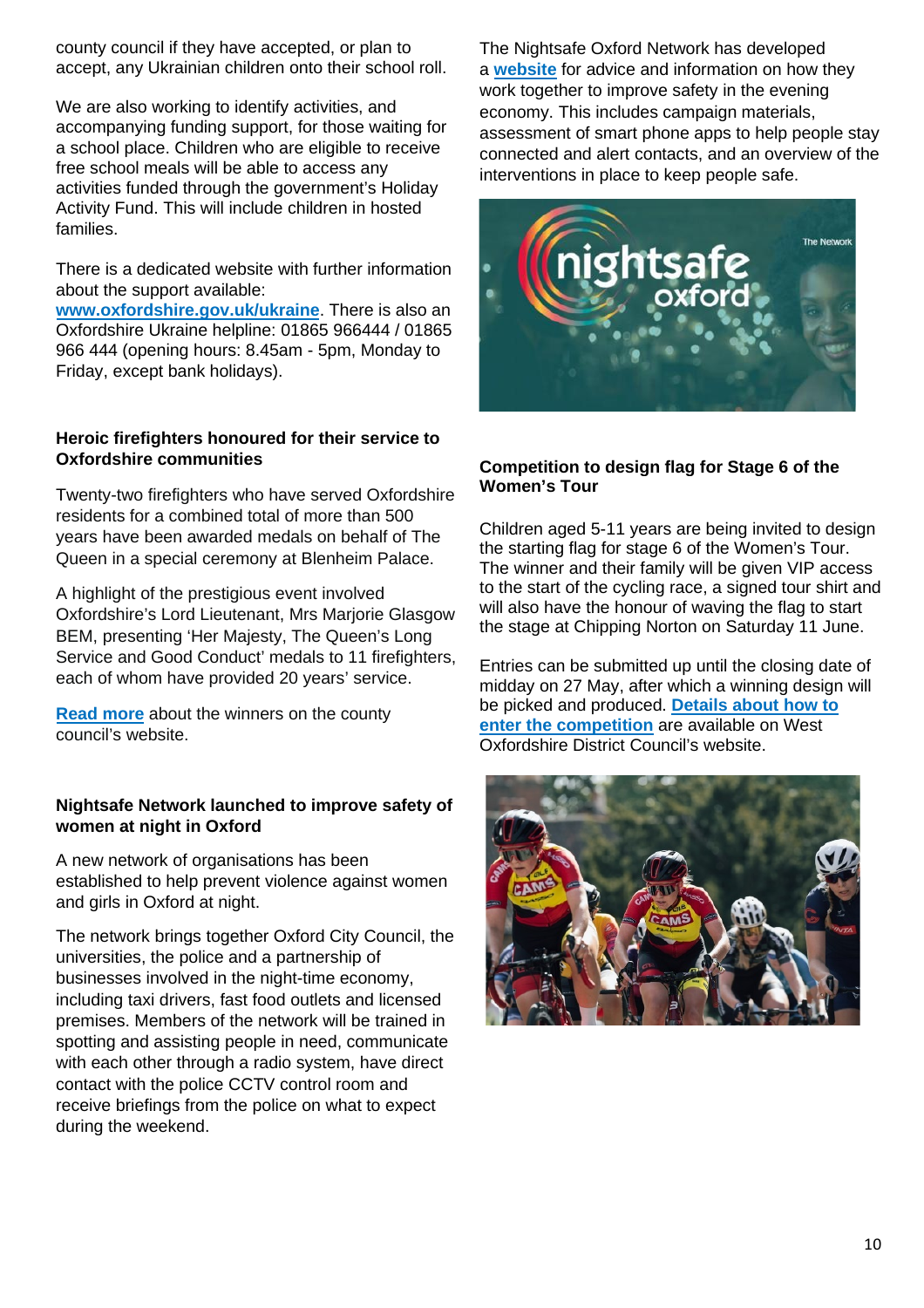## **Improving road safety for cyclists**

Oxfordshire County Council has committed to doing everything in its power to make Oxford's roads safer for cyclists, following the deaths of three women in the space of six months.

A working group including councillors from Oxfordshire County Council and Oxford City Council, senior council officers, and figures from membership organisations in the cycling and active travel fields, are discussing short-term and longterm changes and improvements, focusing on specific sites. These include Headley Way/London Road in Oxford; Oxford Road/Oxford Parkway Station in Water Eaton; and The Plain in Oxford.

#### **County commits to enabling more trees to be planted**

A change in approach will help increase the number of trees in Oxfordshire after a new policy was approved by the county council's Cabinet last month.

The new policy will put the emphasis on a 'presumption in favour of trees' because of the host of benefits they provide to the climate, the



environment and the places where people live.

One requirement of the policy is to plant two new trees for every tree that has to be removed from

county council land. It also promises to explore new tree planting opportunities and extra investment to carry it out, stricter guidelines for those wanting to remove existing trees and implement proactive care to prolong the lives of established trees.

#### **East Oxford Community Centre redevelopment ready to begin**

Oxford City Council is preparing to start the £5.4m redevelopment of East Oxford's community spaces, including East Oxford Community Centre. This major investment in the area will **[redevelop](https://www.oxford.gov.uk/info/20269/east_oxford_community_centre/562/east_oxford_community_centre_development)  [three ageing community sites](https://www.oxford.gov.uk/info/20269/east_oxford_community_centre/562/east_oxford_community_centre_development)** into one modern, accessible, purpose-built centre with a lower carbon footprint. The project will also provide a mix of social, affordable and market-priced housing in East Oxford.

The community centre is now closed, and site surveys will start the next stage of development.

#### **Nearly £600,000 allocated towards new sports pavilion in Kingston Bagpuize**

A purpose-built sports pavilion is being built for villagers and local sports groups in Kingston Bagpuize.

Vale of White Horse District Council approved £596,757 for Kingston Bagpuize, with Southmoor Parish Council, using funds made up of developer contributions, which have been collected by the district council as part of an agreement to build new homes in the area.

The construction of the new building has started and is expected to be finished this summer. Once complete, it will have a new function room, catering kitchen, and changing and shower rooms for the sports groups using the building.

# **Economy**

#### **Support for Cherwell businesses**

A new fund has launched to support Cherwellbased companies to move into an effective renewal phase following the COVID-19 pandemic.

The **[Cherwell Business Adaptation Fund](https://www.oxlepbusiness.co.uk/cherwell-business-adaptation-fund)** is being delivered and led by the OxLEP business team on behalf of Cherwell District Council and is designed to help Cherwell businesses run as efficiently as possible and remain productive.